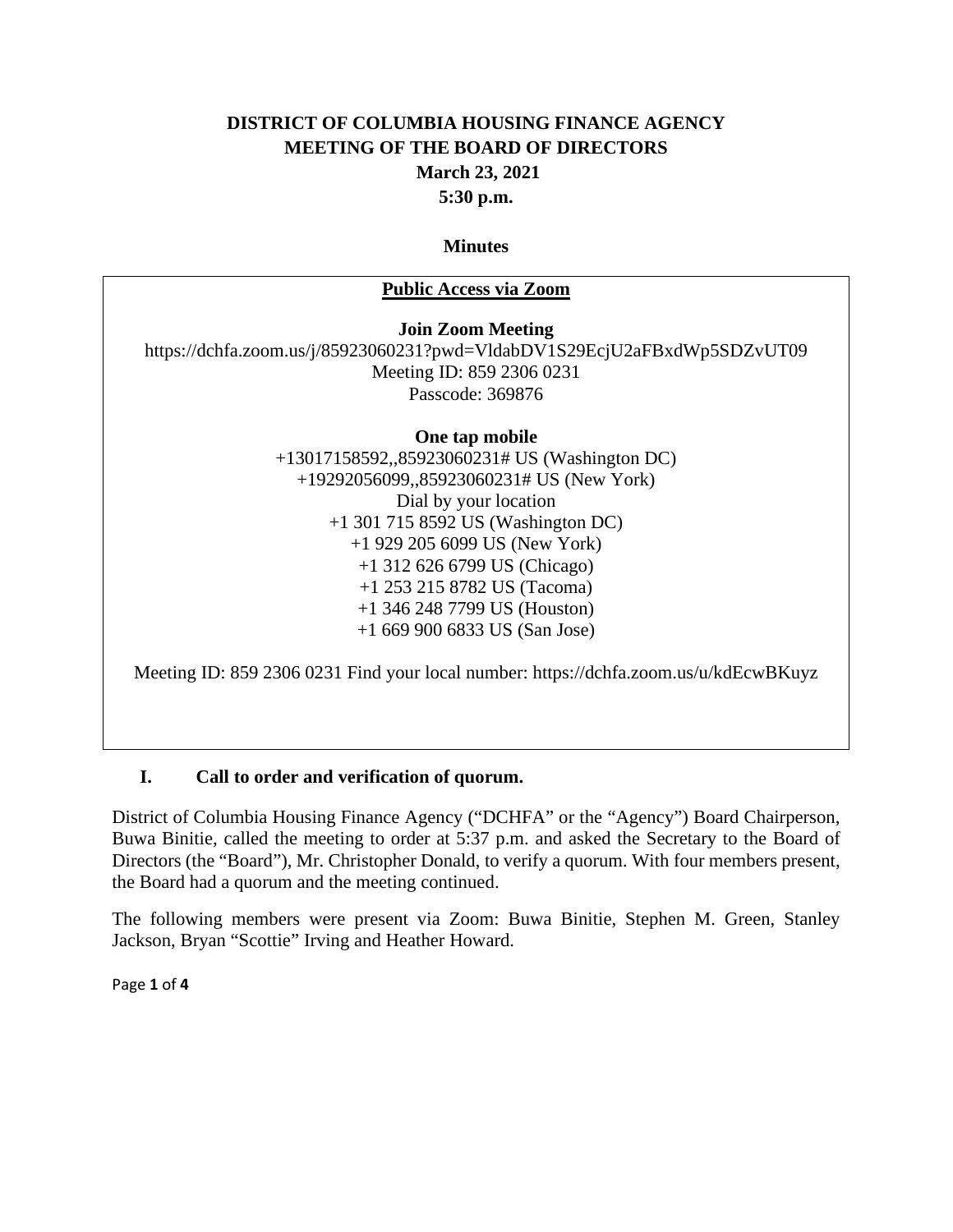# **II. Approval of Minutes from the January 15, 2021 and January 26, 2021 Board Meetings.**

A motion was made to approve the minutes from the January 15, 2021 and January 26, 2021 board meetings by Mr. Jackson. The motion was properly seconded by Mr. Green.

Mr. Donald took a voice vote. The motion passed by a chorus of ayes.

## **III. Vote to close meeting to discuss Kenilworth 166.**

Prior to closing the meeting to discuss Kenilworth 166, Mr. Green made the following recusal statement and exited the meeting:

"The NHP Foundation and the Warrington Group, which is one of the partners identified in our memo, are partners on another transaction, and though I am not involved personally in either at any level and nor do I benefit in any way personally, in an abundance of caution, I will recuse myself from any conversation, hearing, discussion and voting on the proposed transaction involving the Warrington Group. Thank you."

Pursuant to the District of Columbia Administrative Procedure Act, the Chairperson of the Board of Directors called a vote to close the meeting in order to discuss, establish, or instruct the public body's staff or negotiating agents concerning the position to be taken in negotiating Kenilworth 166. An open meeting would adversely affect matters related to the Agency. (D.C. Code §2- 575(b)(2)).

Mr. Binitie called for a motion to close the meeting. Mr. Jackson made a motion to close the meeting. The motion was properly seconded by Ms. Howard. The motion passed by a chorus of ayes.

The meeting was closed at 5:42 p.m. and re-opened at 5:53 p.m.

# **IV. Consideration of DCHFA Eligibility Resolution No. 2021-03 for Kenilworth 166.**

Mr. Rodney Dew, Senior Analyst, Multifamily Neighborhood Lending & Investments ("MLNI"), presented the transaction to the Board. The Multifamily Lending and Neighborhood Investment Underwriting Staff requests an inducement resolution approval from the Board for the issuance of tax-exempt bonds in an amount not to exceed \$52.5 million to finance a portion of the cost to construct 166 units at Kenilworth 166 (the, "Project").

Page **2** of **4**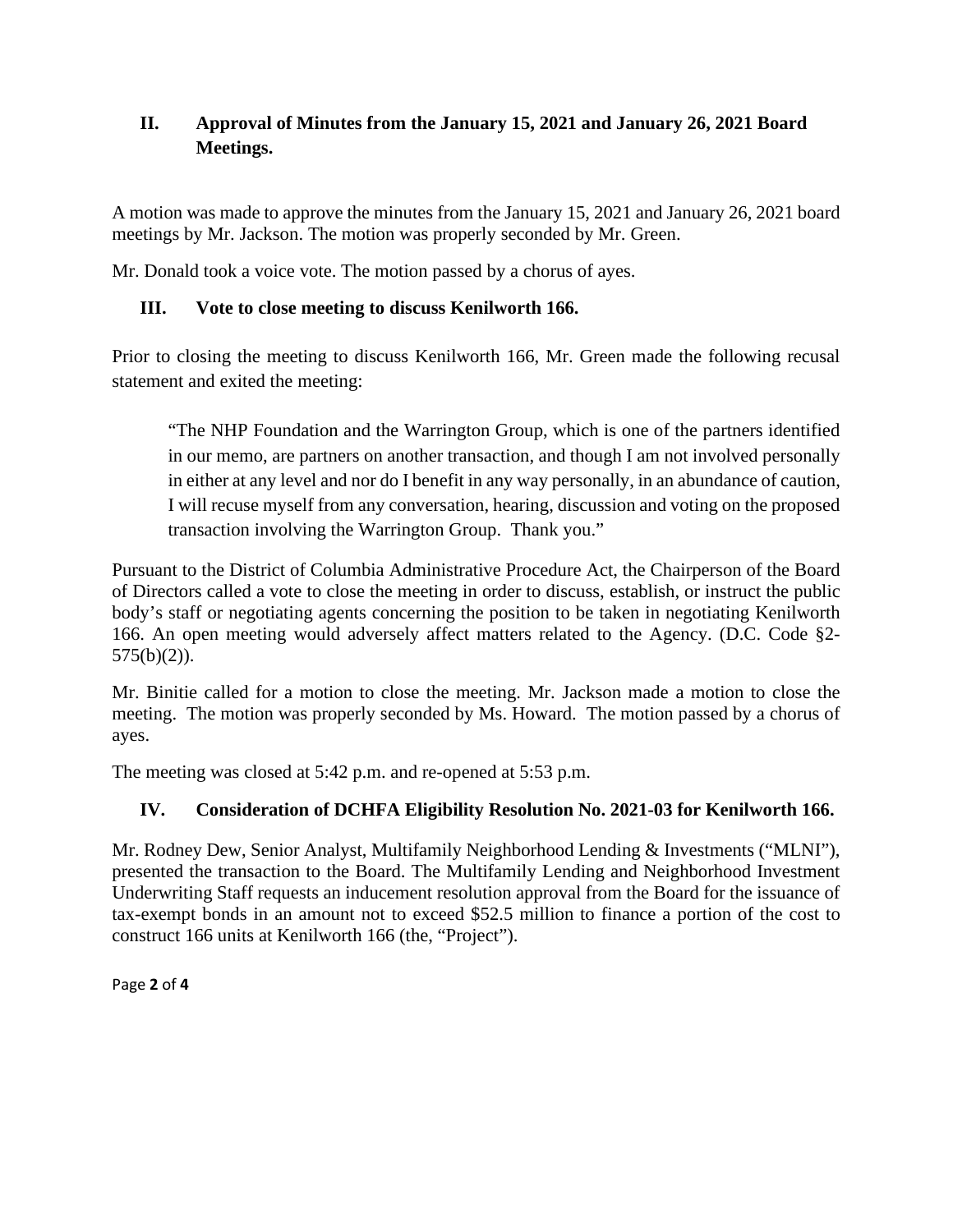The Project was awarded \$17.5 million from the Department of Housing and Community Development ("DHCD") Housing Production Trust Fund ("HPTF") in the last Notice of Funding Award ("NOFA") round. The previous improvements on the site were in nine existing buildings consisting of 89 residential units known as Kenilworth-Parkside Public Housing Complex and owned by the District of Columbia Housing Authority ("DCHA").

Through a competitive Request for Proposal ("RFP") process in 2012, DCHA selected Michaels Development Company and the Warrington Group as co-developers. The DCHA will enter into a long-term ground lease with the owner entity. To date, all tenants have been relocated from the site, previous improvements have been demolished, and site work has begun. The project will consist of a 42-unit mid-rise four-story elevator senior building, a 65-unit mid-rise four-story elevator family building, 44 townhomes, and 15 stacked townhome flats. All 166 units will be restricted to residents earning 50 percent of Area Median Income ("AMI") with 17 units set aside as Permanent Supportive Housing ("PSH").

The new owner and borrowing entity for the proposed transaction is Kenilworth Revitalization I JV, LLC. The developer has selected a Freddie TEL execution with Grandbridge for permanent debt, Truist/SunTrust as a construction lender, and Berkadia as a tax credit syndicator. The remaining members of the development team will consist of Bozzuto Construction Company ("Bozzuto") as General Contractor, Torti Gallas Urban as Architect, Michaels Management Affordable as Property Manager, Open Arms Housing as PSH Service Provider and Better Tomorrows as non-PSH Service Provider.

Mr. Dew concluded the presentation and introduced members of the development team present via Zoom: Christopher Earley and Nick Bracco from Michaels Development.

Mr. Binitie asked the development team for an update on the South Capitol project, another deal in the development team's portfolio that is financed by the Agency. Mr. Earley stated the South Capitol project is going well, construction is completed, and the property is 100 percent leased up. Mr. Earley said that the team is currently working with DCHA for the Local Rent Supplement Program ("LRSP") units.

Mr. Binitie asked if there were any other questions. There were no further questions from the Board.

Mr. Binitie called for a vote to approve DCHFA Eligibility Resolution No. 2021-03 for Kenilworth 166. Ms. Howard made a motion to approve the resolution and it was properly seconded by Mr. Jackson. Mr. Donald took a poll vote because the Agency is committing volume cap.

The resolution was unanimously approved.

Page **3** of **4**